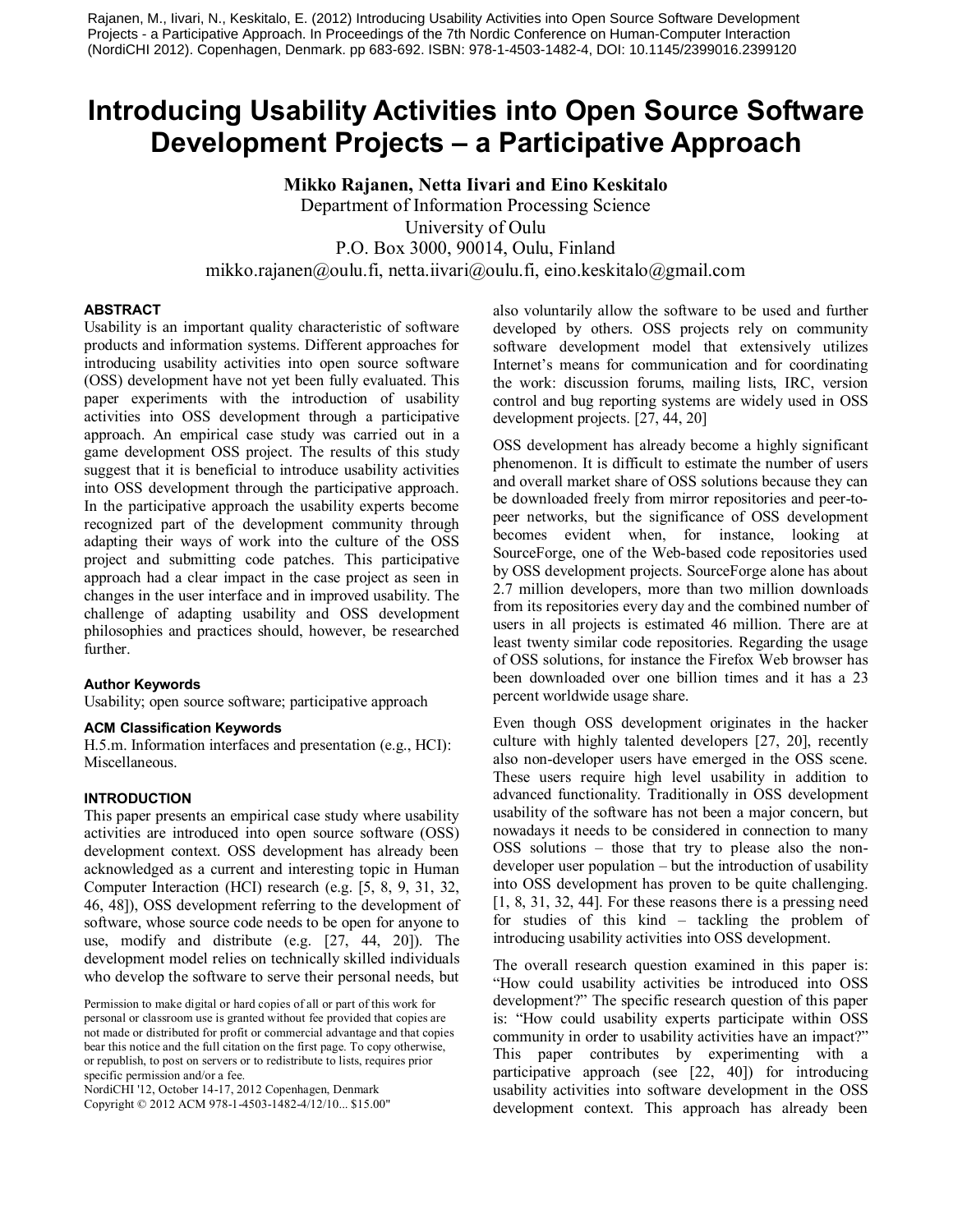recommended for the OSS development context [40], but its implementation so far has had certain limitations that will be addressed in this study. There is a lack of research of this kind, but it is evidently needed, as the existing research has shown that more work needs to be done related to improving usability in the OSS development context and that introducing usability activities into OSS development is challenging (e.g. [8, 9, 31, 32, 46, 47]).

The paper is structured as follows. The next section introduces the concept of usability and outlines some example methods devised for building and ensuring it. The next section also discusses the existing research results related to introducing usability activities into traditional, commercial software development context as well as to the OSS development context. The following section discusses the research method utilized in this study, the fourth section outlining the empirical results gained. The fifth section discusses the implications of the results, the final section summarizing the main results, outlining their limitations and implications for practice and identifying paths for future work.

## USABILITY IN SOFTWARE DEVELOPMENT

## Definition and design of usability

Usability is identified as one of the main software product and system quality attributes in the international standard ISO 1926. It has been discussed particularly with respect to HCI research which has also introduced a number of different methods for improving and designing usability (e.g. [29, 32, 38]). Usability refers to the capability of the product to be understood, learned and used by users, as well as to appeal to users when used under specified conditions for specified tasks [24]. International standard ISO 9241-11 provides another common definition for usability: "The extent to which a product can be used by specified users to achieve specified goals with effectiveness, efficiency and satisfaction in a specified context of use" [23].

Usability has become an important competitive edge in software markets long ago, i.e. top class functionality has not been sufficient anymore, but customers have demanded also usability to be on the high level [16, 33, 41]. Users or user organizations can benefit from better usability through higher user satisfaction as well as through higher productivity when the most frequent tasks take less time and users make fewer errors [13, 30]. The development company can benefit from better usability through reduction in time and resources needed for product development due to reduced need for changes in later development phases [13, 6, 30]. Furthermore, the development company can use improved usability as a competitive edge and potentially increase sales [13, 6, 26, 30]. If the development company provides some kind of product support, better usability can also greatly reduce the number of contacts made to customer support and reduce support costs [13, 6, 30]. As can be seen, there are

numerous motivations for the development organization (or community) to invest in usability.

Usability can be designed and improved through usability engineering (UE) and user-centered design (UCD) methods. A number of such methods have been developed within HCI research (e.g. [23, 29, 33, 41]. For example, usability engineering (e.g., the original work in [33], also e.g. 29]), scenario-based design (e.g., [41]) and goal-based interaction design (e.g. [10]) methods have been developed that contain usability activity phases such as requirements analysis, activity design, information design, interaction design, prototyping, usability evaluation, and documentation design [41] or research, modeling, requirements definition, framework definition, and refinement [10].

## Introducing Usability into Software Development

Even though there are a plenty of methods for ensuring usability, there still is research lacking on how to introduce these methods, and usability activities in general, to the development. The introduction of usability activities even into traditional software development has been reported as challenging – already decades ago as well as currently (see e.g. [17, 22, 34, 38]). A number of reasons can be outlined in relation to this. For example, cost benefit considerations and resource constraints have been emphasized as reasons. Therefore, resources required for usability activities need to be well planned and budgeted [3, 28, 33] and one should ensure that usability activities do not increase development costs and time [7, 17, 33, 38]. The existing research has revealed that usability may not be appreciated as an important factor by developers and their managers and usability experts may have difficulties in becoming visible and legitimate participants in the development process, in gaining decision-making power regarding the solution, and in their work, altogether, having any impact on the solution (see e.g. [3, 17, 22, 28). Furthermore, the context into which the usability activities are to be introduced needs to be thoroughly understood in order to select a suitable strategy, as a 'one size fits all' approach is not recommended but instead a 'culturally compatible' one [2, 3, 9, 22, 28, 37, 45].

The introduction of usability activities into OSS development is challenging as well. Traditionally, technically skilled developers have developed OSS for their own use, but now OSS solutions have increasing amount of users who lack deep technical knowledge or skills to contribute to the OSS projects by submitting code patches. Recently, interest in usability research in the OSS development context has emerged (e.g. [1, 39, 8, 9, 46]). The current status of usability activities in OSS projects and usability of OSS is still generally quite poor and the usability experts, if any, may work in isolation their work having no impact on the actual solution. These problems are particularly present in small and medium sized OSS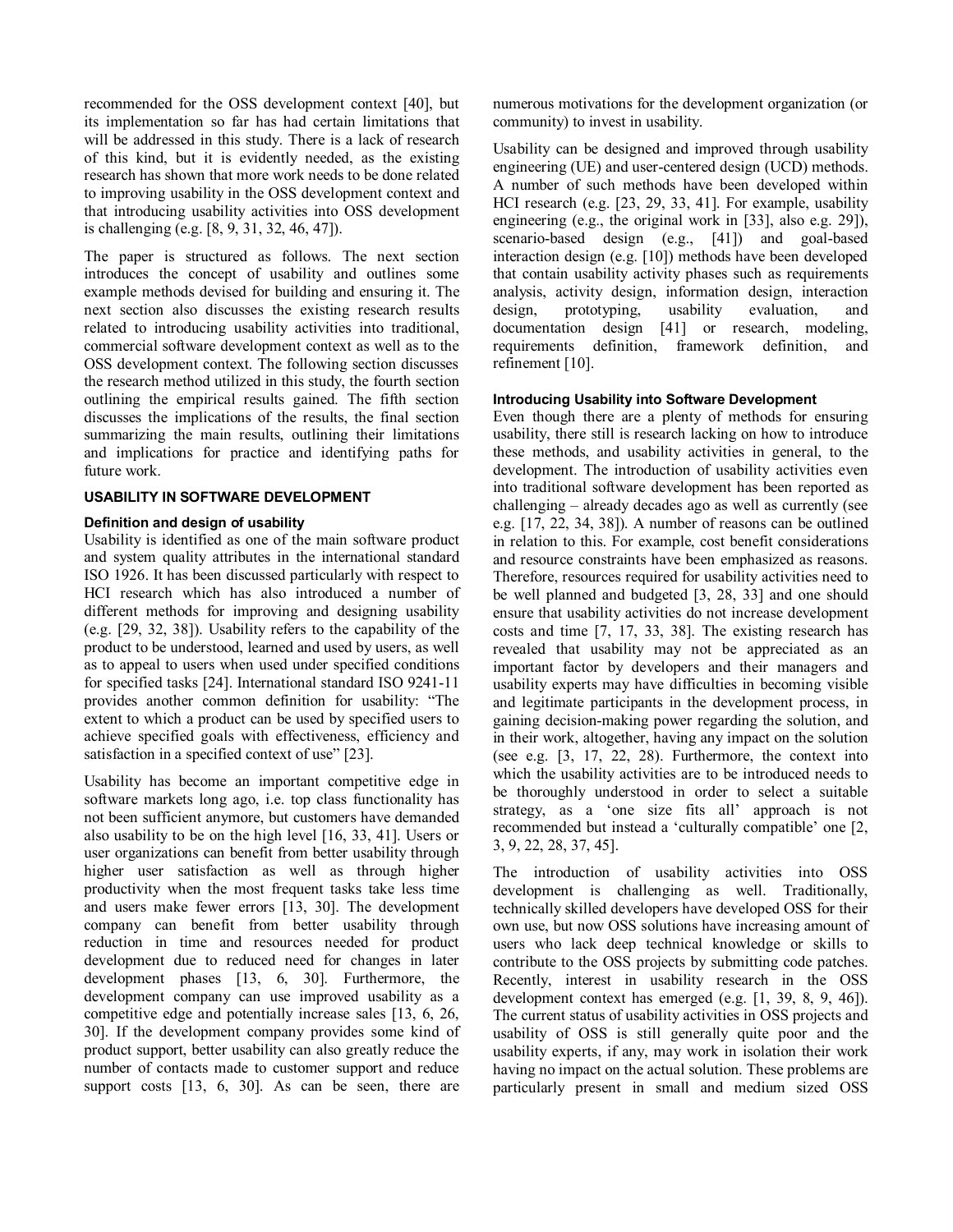projects and in OSS projects without company involvement. (See e.g. [1, 9, 31, 32, 46, 47].)

Particularly, there still is a lack of research on how to introduce usability activities into the OSS development context so that those have impact on the actual solution. One study has explicitly experimented with different approaches for introducing usability activities into OSS development (see [40]). This study suggests that usability experts should adopt a participative approach in introducing the usability activities, i.e. they should become recognized members of the OSS community, understand the principles and the culture of the community, adapt the usability activities to the development and keep the core developers and the community informed about the usability activities [40]. The results are in line with studies carried out in the traditional software development context that maintain that usability specialists should become team members and allies in the development, align their ways of work with the engineers, take care that usability becomes a visible and legitimate part of the development and be wary that the usability experts do not become viewed as police pointing out only negative issues through their usability evaluations [3, 17, 22, 28, 45]. Also the few other studies addressing the helping and hindering factors related to the entrance of usability activities in OSS development provide support for these claims (i.e. [4, 5, 8, 9]).

The advice provided (in [40]), therefore, is likely valid, but it is problematic that this study did not go very far with the participative approach. This is because although usability problems were identified and mock-ups for improving user interface were produced, the usability teams did not submit patches and they were involved with their respective OSS projects for only a few months. The usability experts got to know the OSS community in question through reviewing all the relevant communication (i.e. in the discussion forums, mailing lists, IRC) and through directly contacting the (preferably core) developers and the community more generally. In addition, they provided not only usability feedback, but also improvement suggestions, and actively tried to inform the community of their work. (See [40]). There were, however, clear limitations regarding the implementation of this approach. As has been suggested by the HCI research addressing the traditional, commercial software development context (e.g. [2, 3, 17, 21, 22, 37, 45]) as well as the OSS development context [1, 4, 5, 8, 9, 31, 46, 47), the usability experts should become fellow members in the development, build trust and show their merits, align their ways of work with those of the developers' and select an approach that is 'culturally compatible'. Therefore, we reasoned that usability experts should become even more tightly integrated with the development: to enter the community and to gain merit in a similar way than other to-be community members, i.e. through submitting patches. As contributors, the usability experts would be entering and contributing to in this development context clearly in a 'culturally compatible'

way. By this, we do not mean, however, that all usability experts should be capable of coding to be able to enter OSS projects, but we still maintain that there should be at least a person in mind that is known to be capable and willing of implementing the usability improvements of the usability team when entering an OSS project.

## RESEARCH METHOD

This research is characterized as design science research because it explores the introduction of usability activities into the OSS development context –first by devising a way related to how to introduce the usability activities into OSS development based on the existing literature on the matter and afterwards by experimenting with it in practice in a selected OSS development project. Design science research is about building artifacts for specific purposes, and about evaluating how well they perform in their intended purposes. Design science research involves a rigorous iterative and incremental process to design artifacts – such as constructs, models, methods or instantiations – to solve observed problems, to make research contributions, to evaluate designs, and to communicate the results to appropriate audience [19, 35]. In this case a method (or an early version of such) for introducing usability activities into OSS development has been under construction and evaluation. Based on a literature review, a set of usability activities was selected with the aim to introduce them into OSS development. However, the specific research interest was in the actual procedure related to how to introduce those activities into the selected OSS development project. This procedure was also based on the literature on the matter, combining general HCI literature on the introduction of usability activities into software development with the literature addressing specifically the OSS development context. In particular, the participative approach for introducing usability activities into software development in the OSS development context was the artifact of this study under construction and evaluation.

Design science research can be seen as an embodiment of three closely related cycles of activities, namely Relevance cycle, Design cycle and Rigor cycle [18]. The Relevance cycle inputs requirements from the contextual environment into the research (i.e. OSS development context) and introduces the research artifacts (i.e. ways to introduce usability into OSS development context) into environmental field testing. The Design cycle involves the actual construction and evaluation of the design artifacts and processes. The Rigor cycle provides grounding theories and methods along with the domain experience and expertise from the foundations knowledge base into the research and adds the new knowledge generated by the research to the knowledge base [18, 35]. The evaluation of artifacts considers the design fitness of the artifacts, and their design utility on the environment and their users [14]. In particular, we evaluate the design fitness and design utility of the participative approach for introducing usability activities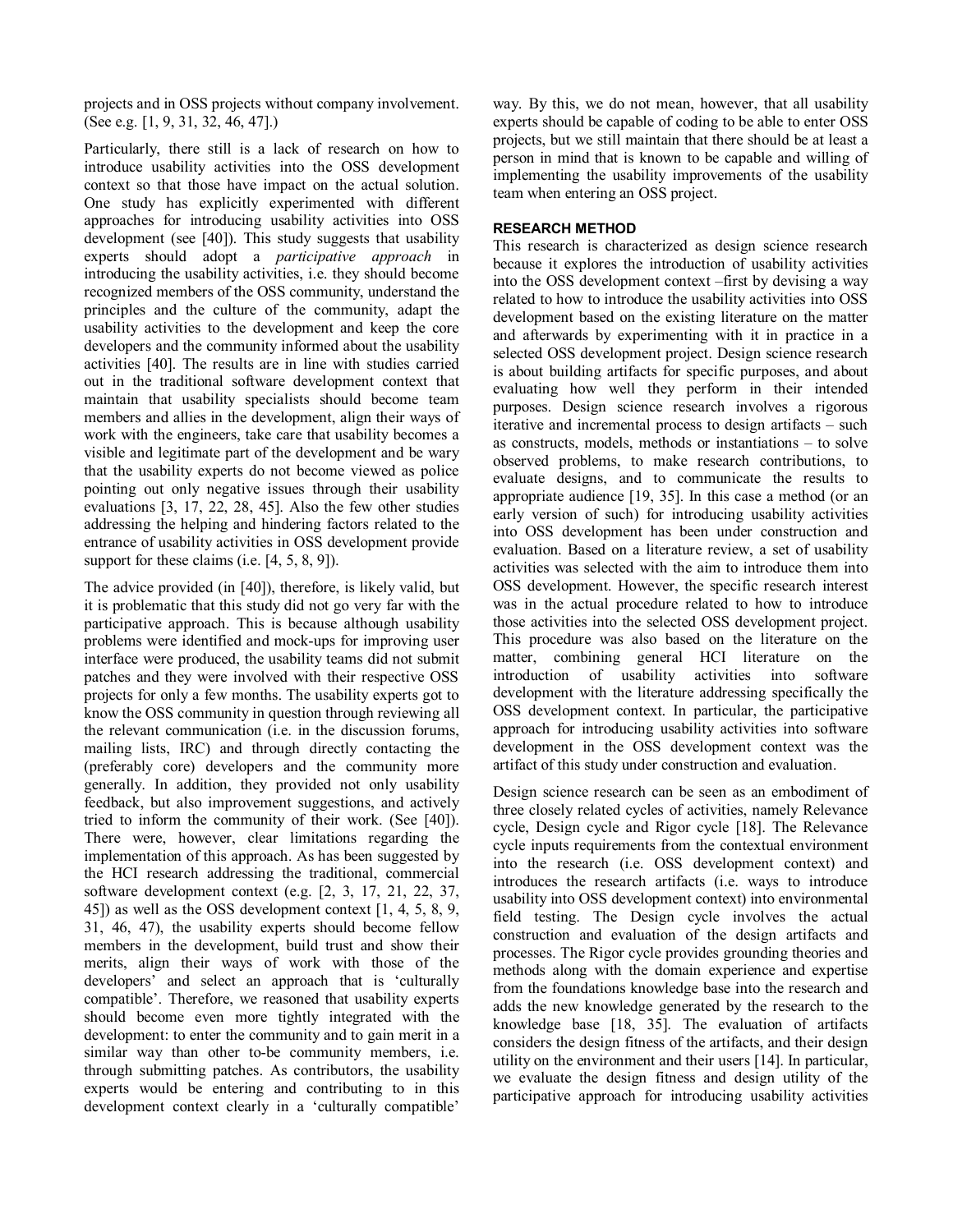into software development in the OSS development context. The evaluation has been carried out in a long-term case study by using student usability teams working with one OSS development project. The results of this case study have then been contrasted with the existing HCI research knowledge related to introducing usability activities into software development with the aim to generate new research knowledge on the subject matter, addressing particularly this new context, i.e. OSS development. The design fitness and design utility of this participative approach have been evaluated after the student usability teams have finished their work.

The research material used in this study has been collected while conducting the usability activities and observing the selected case OSS development project. The student usability teams introduced the usability activities into the case OSS development project and collected data related to the usability activities and related to the case OSS development project. Experienced HCI researchers supervised and guided the usability activities as well as analyzed the impact of the usability activities in the case OSS development project. Usability findings and recommendations and all forum and email correspondence with the development team have been saved for the purposes of the research. The collected research material has been analyzed by the experienced HCI researchers; evidence related to the successes and shortcomings of the selected approach was recorded and the findings were contrasted with the existing HCI research knowledge.

# EMPIRICAL FINDINGS

## The Case Project

The case project involved in this study is an OSS development project developing a single-player, roleplaying roguelike game with both ASCII and GUI user interfaces. The development of the game originally started in 1995. The development team has changed many times since then and the development has branched into several separate development projects. This OSS project was under active development during the two years of usability student team involvement. It had twenty active core developers with commit rights and several other contributors developing around 7500 commits to the project repository, an active community including a forum with over 1000 users and around 50000 posts, and a generally open and friendly culture welcoming all those who are willing to somehow contribute to the project or were interested in the game.

The case project is not commercially supported. We intentionally selected such a project as usability activities are many times taken care of in OSS projects by companies involved in the projects [1, 4, 5, 46], while OSS projects without company involvement usually are in need of outside usability support. We decided to focus our research efforts on such projects. In this case project there were no

project leaders to be convinced that usability is important in order to gain access to the project and start doing usability activities for the software, as is typically the case in traditional software development. In fact, the project offered a fertile ground to enter into to begin with, as the importance of a good user interface was raised as a major design goal in the manual of the game, where goals for the user interface were described in the following way: the game is to have a 'painless' interface that supports game play and has support for 'newbies'. Furthermore, the interface is to be designed so that game play becomes 'easy' and not 'tedious'. (Project documentation)

## The Student Usability Teams

Access to this case was gained through four student usability teams, UKKOSS 5, UKKOSS 6, UKKOSS 7 and UKKOSS 8 doing project work, which were aimed at introducing usability activities into OSS development project under close supervision of experienced HCI researchers. The students conducting the usability activities had usability background from at least two previous usability courses and software development background from at least three software development courses. Each student usability team consisted of four to six students working between 100 to 200 hours each in planning the usability activities, carrying out these planned usability activities, contributing to the development through code patches based on the results from the usability activities, communicating with the OSS project about these results, following up the impact of usability activities, collecting data and writing a project report.

The major intervention related to the experimentation with the participative approach was carried out during the UKKOSS 5 student usability team's work. The other student usability teams have provided additional material related to the case OSS development project and related to the impact of the conducted usability activities as well as some insights related to the use of participative approach or lack thereof. One of the developers of the OSS project was a member of the UKKOSS 5 team and acted as both insider informant for all of the student teams and as a usability champion within the OSS project community marketing the results of the UKKOSS teams and trying to generate interest in usability and in the suggested changes.

The student usability teams had to first familiarize themselves with the game and technology in hand. This was done by the students individually so that everyone could get to know the technology as well as possible and to make up their own opinions of the technology and usability without group pressure. For usability tests, the student usability teams tried to find the best possible users based on the requirements received from the developers. The usability tests were done in controlled test environment in a usability testing laboratory where the student usability team could observe the users and their actions. Observations were done with multiple cameras and microphones and the video and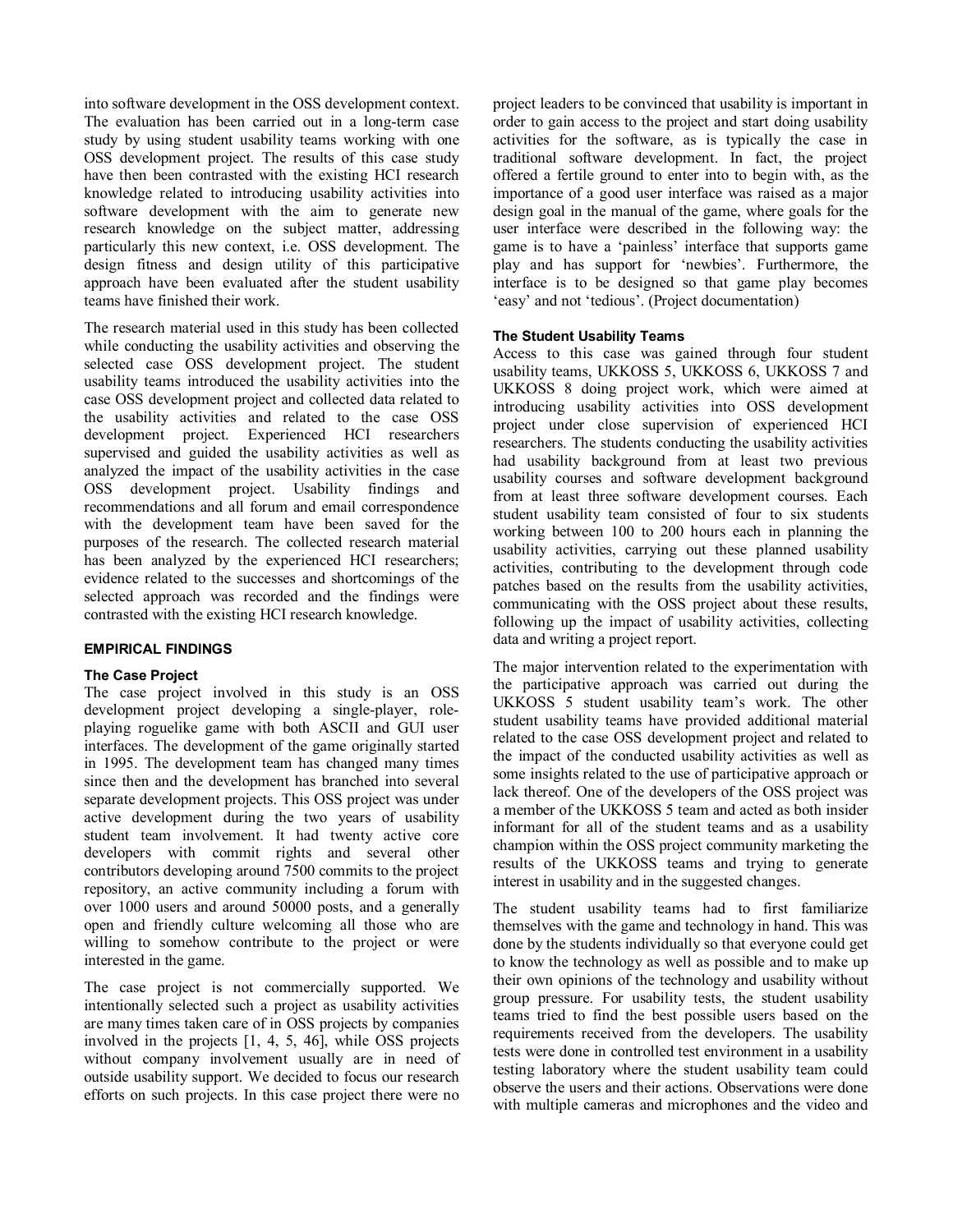audio of each test session was recorded for further analysis. The users were supported by a team member if the users really needed help in order to continue the test. During the usability testing the influence and involvement of the usability team was kept as minimal as possible so that the users had to rely on the user interface and the software help features as much as possible. Video recordings from the usability test sessions were transcribed and analyzed. The student usability teams, in addition to identifying usability problems, also created suggestions for fixing the problems. (In line with the guidelines e.g. in [12, 42]). In addition to usability tests in the laboratory environment, the student usability teams carried out heuristic evaluations and cognitive walkthrough, used questionnaires in connection with the usability tests and interviewed the test persons after the usability testing sessions. Furthermore, the student usability teams carried out some development work and submitted UI improvement suggestions, level designs and code patches. Next more details related to the work done by each student usability team will be presented as well as some findings related to their work will be described.

## The Work of UKKOSS 5 Student Usability Team

The UKKOSS 5 team consisted of five students who conducted comprehensive usability testing with six test participants and further analyzed the results from the tests and also from post-test interviews and questionnaires. Based on these usability tests the team found 44 different usability problems. The team also did heuristic evaluation for the game using game usability heuristics by Pinelle et al [36]. The team found 30 different usability problems through heuristic evaluation. Overall the UKKOSS 5 team found 62 different usability problems and reported these to the OSS developers and community by sending first a preliminary usability report and later a full usability report to the OSS project.

The preliminary usability report, delivered as an e-mail to the project's mailing list, resulted in active discussion on the email list with 53 emails related to it. The final usability report was delivered to the wiki of the OSS project. The developers commented actively on the usability issues and the suggestions to fix them. One of the developers added a comment field to each of the descriptions of the usability problems in the wiki, facilitating and encouraging discussion of the problems. This was something that the UKKOSS 5 team did not think of when adding the usability report to the OSS project wiki. Two of the developers added their comments to the reported usability problems, reporting that they had done something to this particular problem or discussed solutions to resolve this problem. Also two non-developers added comments. The student usability team members also replied to the developer comments, opening a dialogue between the developers and the usability team members. There have been developer comments to keep track of progress of the issues even one year after the usability report had been added, long after the UKKOSS 5 student usability project itself had ended. The reception of the usability reports within the developers and community was overall very positive and enthusiastic, though there were also critical opinions voiced against some of the suggestions in the reports.

In addition to usability testing and reporting, the UKKOSS 5 team submitted code patches and level design work, including new menus and a new tutorial for the game. These were received positively, and they were accepted into the code repository. The development team member who participated in the UKKOSS 5 did not commit the patches made during the project to ensure that the other development members considered them useful. Another team member from the UKKOSS 5 team was invited to the development team and given commit rights as a result of his contributions, for his active participation in discussions and for his recognized skills as a player. This can also be seen as a mark of a successful strategy for a usability expert to get into OSS project and gain recognition and merit.

Very important sign of success for any usability expert is the ability of her work to have an impact on the actual source code. Related to this, we took a look at the commit messages of this OSS project. The UKKOSS 5 team, their project work or report was directly referenced in commit messages four times. Reflecting the participatory nature of the team's work, one of these commit messages asked for input from the UKKOSS 5 team after making some changes to the tutorial authored by the UKKOSS5 team. This also illustrates that the student team's input on usability questions was valued by the developers.

There were also indirect references and other activity inspired by the student usability team's work. After UKKOSS 5's tutorial and other code patches were committed to the project's repository, several of the developers committed further tweaks and new features to build upon the introduced changes. Even during the development of the tutorial, a development team member, in communication via the project's IRC channel, provided new features for level design on short notice, so that the student usability team could implement the tutorial as planned. There were also commits that addressed issues discussed in the student usability team's reports, even though the reports or the team weren't directly referenced.

## The Work of UKKOSS 6, 7 and 8 Student Usability Teams

The UKKOSS 6 and 7 student usability teams continued on the footsteps of the UKKOSS 5 usability team, but they had less resources to spend on usability activities, therefore their work relied less on the participative approach while it still offered us interesting information of this case OSS development project and of the long term impact of the conducted usability activities in the sense of changes in both the user interface and in the developer attitudes.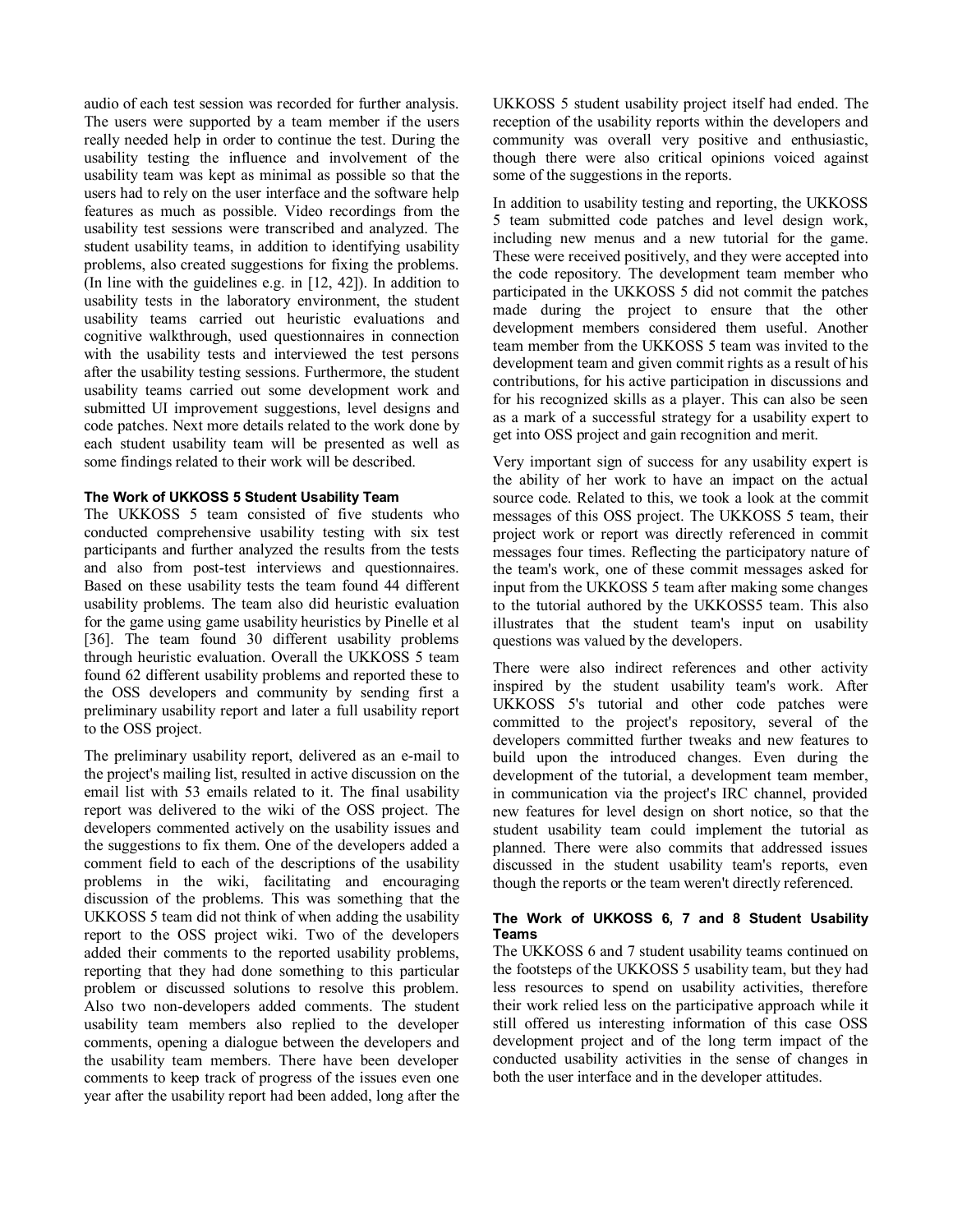The UKKOSS 6 team consisting of six students and UKKOSS 7 team consisting of four students also carried out comprehensive usability tests and further analyzed the results from the tests, post-test interviews and questionnaires. The user interface of the game was also evaluated through cognitive walkthrough and compared to a set of usability heuristics and game usability heuristics by Pinelle et al [36] and Desurvire et al [11] in order to identify apparent problems in usability. Selection of the user test participants was done by asking possible users their gaming habits and past experience so that their experience and background would match the requirements from the development team – most of the testers in the usability tests carried out by the UKKOSS 5 team had had previous experience in the roguelike genre, and this time the development team wanted gamers without such experience. The UKKOSS 6 and 7 teams each found three different kinds of test participants to help them to test the game from three different perspectives of different kinds of users. The UKKOSS 6 team evaluated the game as a whole while the UKKOSS 7 team focused on evaluating the tutorial of the game.

The usability testing teams found several problems with the user interface and usability of the game. UKKOSS 6 team found 28 usability problems through heuristic evaluation and 11 usability problems in usability testing. UKKOSS 7 team found 10 usability problems through cognitive walkthrough and 16 usability problems in usability testing. Many of these problems were classified as severe problems that should be addressed as soon as possible. The user experience of the users participating in the usability tests ranged from gaining a possible new user for this game to a user that did not ever want to see the game again. The results of these tests were reported to the developers and the community and were also added to the usability project wiki page through the contact person.

There have not been comments by the developers to the usability problems reported by the UKKOSS 6 and UKKOSS 7 teams on the wiki page; however, one of the non-developer contributors of the OSS project converted the usability report from its original pdf form into proper wiki page. It can be argued that also this kind of initiative from within the community shows that the usability activities and their results were considered important to the community. Also, the developers acknowledged the good quality of the reports, indicated that they have read them, praised the usability activities as being professional and maintained that the issues raised in the reports should be fixed. On the other hand, the UKKOSS 6 and 7 student usability teams were not as much actively participating within the community as the UKKOSS 5 team and the communication between the teams and the developers and the community was mostly done through the developer usability champion who was a member of the UKKOSS 5 team.

The work of the UKKOSS 8 student usability team has only recently concluded, and its impact on the case project is still not fully clear. The team was similar in resources to UKKOSS5: that is, in addition to testing and analyzing, it also had resources to provide coding and level design effort. The approach of this team was to not to participate in the case OSS development project in the way UKKOSS5 did, but to work with the usability champion. The team worked on the tutorial of the game based on the usability findings and suggestions of the previous UKKOSS teams. They found 29 different usability problems in their five usability tests and used the results to improve the tutorial levels. The scope and target of testing and development was agreed upon with the usability champion at the beginning of the project, and the results were handed to him at the end.

Certain problems were identified with this approach. Relying on the usability champion, instead of direct communication with the development team and community, to deliver the results to the case project resulted in a delay measured in months in this case. There was a miscommunication that made the student team mistakenly think the user interface was to be overhauled by the development team in the near future, which caused them to not include problems directly related to the user interface into the scope of their work. Additionally, the usability champion did not consider the team's output as immediately acceptable for the game, but has been reworking it for inclusion. This has also caused a long delay in the team's work finding its way into the game.

Generally, there has been no substantial direct commentary from the development team and the community on the UKKOSS8's work, apart from the usability champion. However, the improvements to the tutorial are included in the release schedule, which can be seen as an approval from the development team. Also, there have been improvements to the technical framework of the tutorial message system, likely inspired by the other changes to the tutorial happening at the same time.

One additional noteworthy observation related to this OSS project and to the position of usability activities in it emerged during the work of this team: some of the previously more usability oriented core developers who started to encourage the usability teams, wanted to have more usability activities and developed the proposed changes to the user interface have now been less active within the community. This might have an impact on the success of this team's work, although it is not a necessity to have those usability oriented core developers involved to gain a positive outcome.

# **DISCUSSION**

Based on the results of this case study, we claim that the participative approach we selected proved to be successful and invaluable in introducing usability activities into the OSS development project. There already have been studies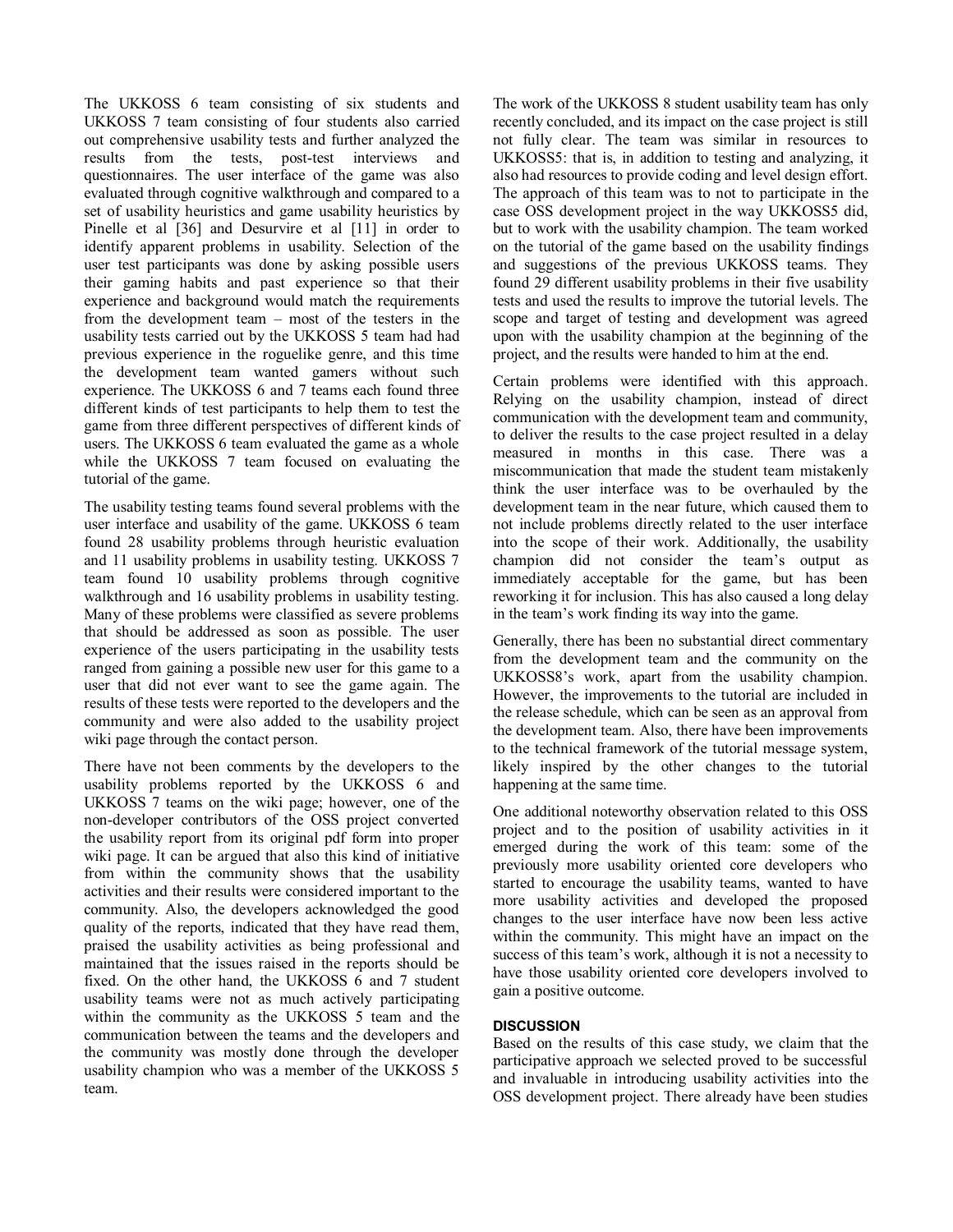where usability student teams have introduced usability activities into OSS development projects but there has not previously been this kind of a long-term research intervention involving one OSS case project and multiple usability student teams spanning multiple years. Even though the participative approach for introducing usability activities has also earlier been experimented with, in this case the student usability team was even more active within the community: they tried to make themselves known by participating in discussions, reporting game bugs, playing on public servers and editing wiki pages, as well as through submitting code patches, their work in this case resulting in having an impact on the OSS game. Therefore, the case shows that not only usability activities were carried out, but those actually impacted the solution, which is not necessarily the case regarding usability activities - neither in traditional commercial software development nor in OSS development (see e.g. [1, 22]). We claim that it is important that the usability activities show in the commit feed of the project, because all developers read commit messages. Therefore, it would be particularly important for new usability teams without an insider usability champion to submit patches, get them committed through developers with commit rights and this way make their presence visible and know among the developers and the whole community.

As mentioned, one of the members of the UKKOSS5 team gained commit rights and a status as a developer because he was participating actively in discussions and recognized as a skilful and committed player of the game. However, we do not claim that it is necessary that all usability team members have skills in implementing improvement patches or interest in gaming. The usability team members may not have to like gaming in general or the particular genre of games, but they would still have to play the game enough in order to know the game mechanics. In addition, the activities of this team member clearly enabled that person to build trust and show merits that are issues considered highly important related to introducing usability activities into OSS development [1, 4, 5]. If not being able to code or not interested at all to play the game any more than absolutely necessary, the usability expert can still try to be as active as possible in the discussions within the community, as it has been argued that power in OSS projects is not only material and technical, but also discursive, and one can gain authority not only through controlling the source code and by possessing technical knowledge and skills in programming, but also through controlling the discussions in the discussion space [43]. If usability experts become visible through active discussions, they may also be able to gain more authority and their work better impact.

Although the work of the UKKOSS 6 and 7 usability teams and the importance of fixing the usability problems they had identified were recognized by the core developers, there has not been as much practical impact as in UKKOSS 5. One might suggest that the UKKOSS 5 usability team would not have had so much chance for success if the team members had not participated actively within the community, submitted patches and been interested in gaming in general and playing that game in particular (or more generally in certain product domain and the particular product in question). The different approach taken by the UKKOSS8 team, relying on the usability champion instead of working directly with the development team and community, resulted in significant overhead in time and developer effort. If the process had been more iterative, the student team would have gotten more feedback from the developers and improved their work before submitting the final version. Additionally, miscommunications during the start of the project would likely have been cleared. Although the student team did contribute patches, compared to the iterative and participative approach of the UKKOSS5 team, the work of the UKKOSS8 team is taking much longer to get into the game's codebase, and there have been fewer developers taking part. These observations indicate, altogether, that there might be a connection between the level of participation and the practical impact of the usability work as seen in changes in the user interface and in improved usability.

The long-term case study enables observing the case OSS project and the process of introducing usability activities into the project during multiple years. During these years there have been noticeable changes within community and its culture. The ways how the developers and the community communicate have changed within the case OSS development project since the involvement of the first student usability team. The previously used mailing list is no longer as active as before, and the IRC channel for developers has emerged as the main mode of communication. Furthermore, some of the core developers who started championing the usability activities have now been less active within the case community, as mentioned. Although there have not been references to the UKKOSS team reports in the commit messages recently, there has been references to usability and user interface improvements. Nevertheless, the natural and gradual change in OSS communities presents a challenge for introducing usability activities into OSS projects because change within development team means that the usability team may have to constantly be active as new developers may not be familiar with usability and previously conducted usability activities. Altogether, usability experts as well as OSS researchers should take into account that the culture and the ways of working in an OSS project are not fixed but may change over time when developers, community members and their opinions change.

In this case OSS project, clear motivations could be identified for the usability activities. The importance of good user interface was identified as a major development goal in the game manual and it was seen important to support new users in particular. Therefore, usability was identified as a possible way to provide a competitive edge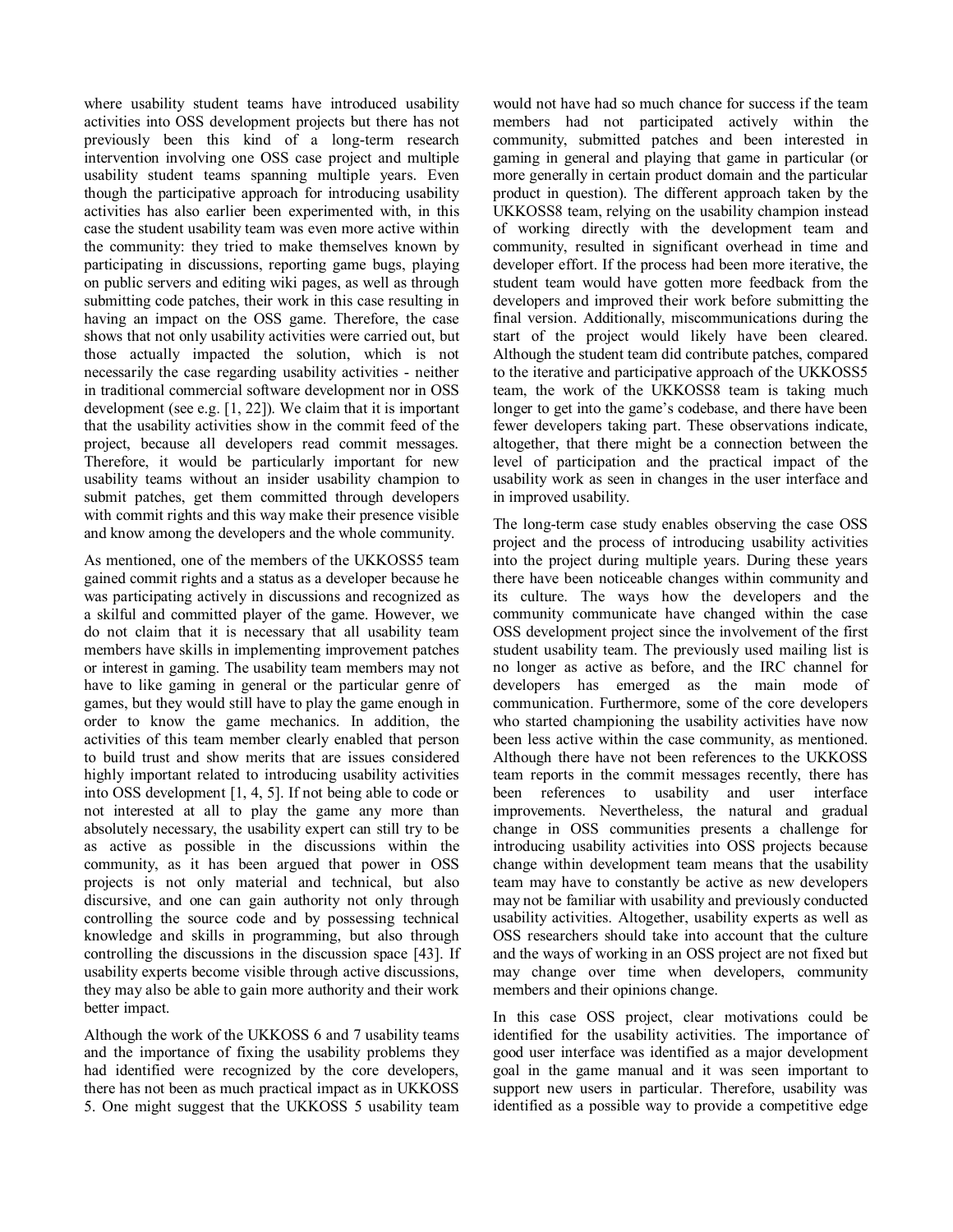for this OSS project, i.e. through attracting new users through superior usability. In fact, reviews and commentaries of this particular game often highlight it's relatively highly developed interface, and recommend it for beginners in the genre. In this OSS project, the benefits of better usability were identified but not actively discussed or used as primary motivators for the usability activities, as has been suggested by researchers dealing with usability cost benefit considerations.

Regarding motivations for usability in the game context in general, one can argue that usability may contribute to higher user satisfaction and productivity, even though in a slightly different meaning compared to applications supporting work tasks while game playing is voluntary [25]. In addition, OSS projects may benefit of usability work through reduced need for changes due to bad usability and through increased popularity of their software (see also [39]). On the other hand, as it has been argued that usability needs to be adapted to fit the game context (e.g. [25]) as well as to fit the OSS development context [39]. Therefore, the complex relationships between games, usability and open source software should be explored further.

## **CONCLUSION**

This paper inquired the introduction of usability activities into OSS development through an empirical case study in the OSS development context. Our empirical analysis suggested that it is beneficial to introduce usability activities into OSS development project through a participative approach where the usability experts become recognized part of the development community through adapting their ways of work into the culture of the OSS project and submitting code patches. This kind of participative approach had a clear impact in the case project and usability activities were therefore successful.

This study provides several practical implications. First of all, usability experts interested in contributing to OSS projects may utilize the findings of this study and try the participative approach when entering the project. Furthermore, usability experts working in the company context may also consider how to apply these findings in their work. No doubt the participative approach is valuable also in the commercial context, but naturally the guidelines presented in this paper are all not directly applicable. For instance, submitting code patches may not be a culturally compatible way to enter the project, and active participation in discussions and interest in the use of the product in question may not yield desirable results. In the company context it needs to be considered anew what it entails to become a fellow member in the development and to align the ways of work with the engineers.

Regarding the limitations of this study, one must mention that it might be considered as a limitation that the usability experts in this case were students. However, this might not be such a problem as in OSS development the formal status (e.g. educational degree) of people, including the usability experts is not important but rather how people, i.e. the usability experts in this case, have contributed to the OSS project and community. Developers in OSS projects listen to rational reason and do not look at formal status. The core developers and community in general seemed to be satisfied when the usability teams – or any contributor for that matter – had contributed something for the common effort, no matter whether the usability teams consisted of students not yet experts in usability activities or consultant level usability experts. Actually, the developers thanked the good quality of the reports and even praised the work of the student usability teams as being of professional quality. In this case OSS development project all the UKKOSS teams were very open that they were students and doing the usability activities as part of their course work, and the developers and the community in general did not see their status as students as being any kind of problem.

There are also other limitations concerning the results. The results are based on the analysis of only one, and naturally very specific, case OSS development project that happened to be involved in game development and that was not commercially supported one. It is unclear how the nature of the product under development affected the results  $-$  i.e. whether the fact that the project was developing a game affected the success of the participative approach. On the other hand, the fact that there was no company involved in this OSS development project was our choice. In case there had been a company taking part, the participative approach might have been equally applicable, but on the other hand, if the part taking company had taken the responsibility of usability work for the OSS solution, there probably would not have been that much interest in the external usability support in the project and the integration of the work of these external usability experts with those hired by the company would, altogether, have represented a completely new, although also very interesting, research topic.

Regarding paths for future work, we maintain that still more work needs to be done related to inquiring how to introduce usability activities into OSS development, addressing different kinds of OSS projects (e.g. large, small, with different leadership styles, the OSS solutions representing different product domains, etc.) After introduction, usability also needs to be institutionalized (see [45]), and this needs future research in the OSS context, too. In addition, the complexities involved with improving usability in the open source game context need to be explored further. We also wish to emphasize that usability activities and methods originate from academia or from commercial software development industry, which have clear cultural differences to OSS development. Therefore, research on the appropriate and culturally compatible ways for combining usability and OSS development philosophies and practices is still needed.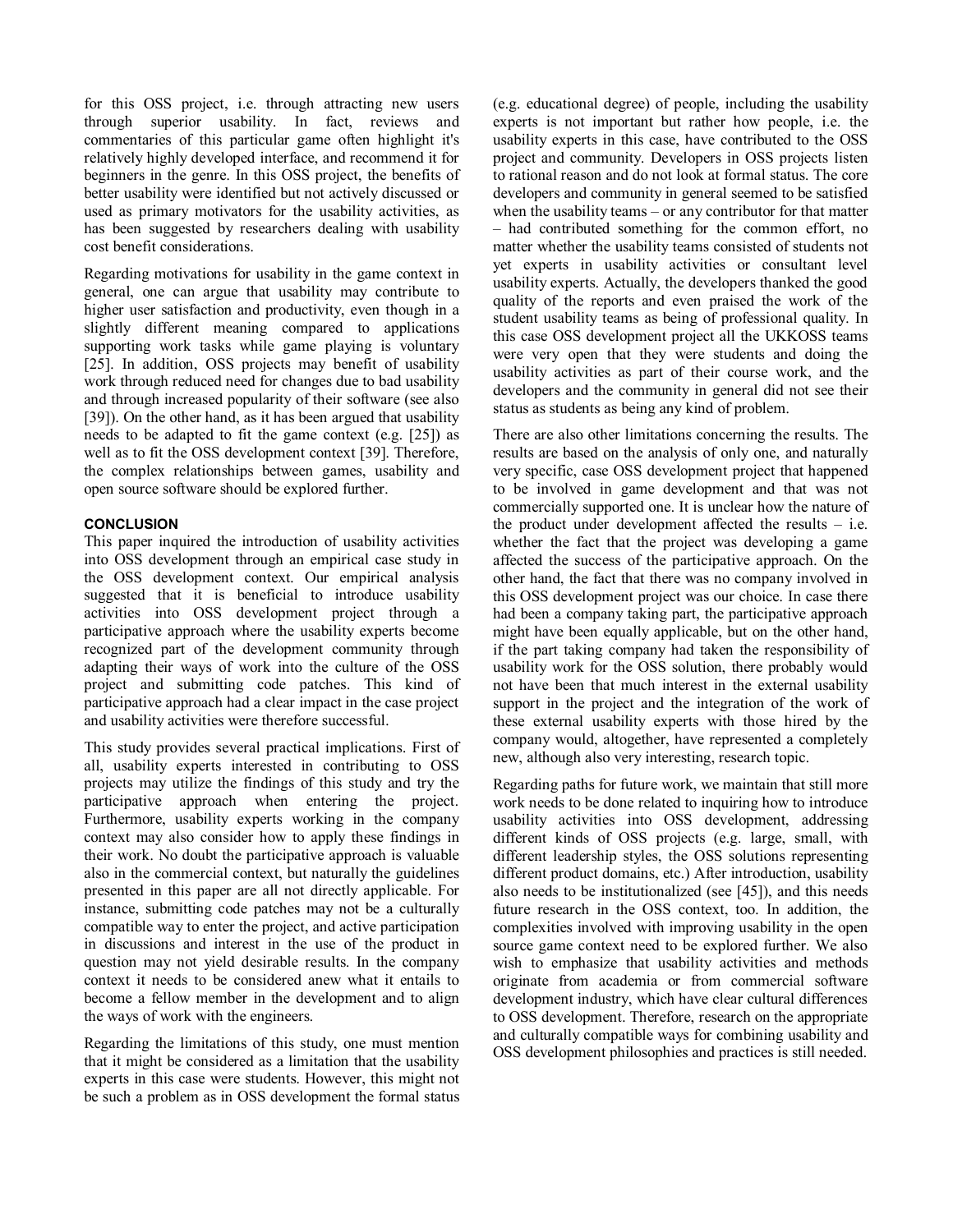#### **REFERENCES**

- 1. Andreasen, M., Nielsen, H., Schrøder, S. and Stage, J. Usability in Open Source Software Development: Opinions and Practice. Information Technology and Control 25, 3A (2006), 303-312.
- 2. Allen, C.D. Succeeding as a Clandestine Change Agent. Communications of the ACM 38, 5 (1995), 81-86.
- 3. Aucella, A. Ensuring Success with Usability Engineering. Interactions May + June, (1997), 19-22.
- 4. Bach, P. and Carroll, J. FLOSS UX Design: An Analysis of User Experience Design in Firefox and OpenOffice.org. In Proc. OSS 2009 (2009), 237-250.
- 5. Bach, P., DeLine, R. and Carroll, J. Designers Wanted: Participation and the User Experience in Open Source Software Development. In Proc. CHI 2009 (2009), 985- 994.
- 6. Bevan N. Cost Benefit Analysis. TRUMP report, September, 2000.
- 7. Bloomer, S., and Croft, R. Pitching Usability to Your Organization. Interactions Nov.+ Dec. (1997) 18-26.
- 8. Bødker, M., Nielsen, L. and Orngreen, R. Enabling User-Centered Design Processes in Open Source Communities. In N. Aykin (ed.), Proc. Human Computer Interaction International, Part I: Usability and Internationalization. LNCS 4559 (2007), 10-18.
- 9. Cetin, G., Verzulli, D. and Frings, S. An Analysis of Involvement of HCI Experts in Distributed Software Development: Practical Issues. In Proc. Human Computer Interaction International: Online Communities and Social Computing, D. Schuler (ed.), LNCS 4564, (2007), 32-40.
- 10.Cooper, A., and Reimann, R. About face 2.0: the essentials of interaction design. Wiley, Indianapolis, 2003.
- 11.Desurvire, H, Caplan, M. and Toth, J. Using Heuristics to Evaluate the Playability of Games. In Proc. CHI 2004 (2004).
- 12. Dumas J. and Redish J. A Practical Guide to Usability Testing. Intellect Books, Oregon, 1999.
- 13.Ehrlich, K., and Rohn, J. Cost Justification of Usability Engineering: A Vendor's Perspective. In Cost-Justifying Usability, Bias, R. and D. Mayhew (eds.), Academic Press, 1994, 73-110.
- 14.Gill T.G. and Hevner, A.R. A fitness-utility model for design science research. In Proc, DESRIST 2011, LNCS, 6629(2011) 237-252.
- 15.Giuri, P., Ploner, M. Rullani, F. and Torrisi, S. Skills and Openness of OSS Projects: Implications for Performance (Working Paper). Laboratory of Economics and Management, Sant'Anna School of Advanced Studies, (2004) Pisa, Italy.
- 16.Grudin, J. Interactive Systems: Bridging the Gaps between Developers and Users. IEEE Computer 24, 4 (1991), 59-69.
- 17.Gulliksen, J., Boivie, I., Goransson, B. Usability professionals—current practices and future development. Interacting with Computers 18 (2006) 568-600.
- 18.Hevner, A.R. The Three Cycle View of Design Science Research. Scandinavian Journal of Information Systems 19, 2, (2007), 87-92.
- 19.Hevner, A.R., March, S.T. and Park, J. Design research in information systems research. MIS Quarterly 28, 1 (2004), 75-105.
- 20.von Hippel, E. and von Krogh, G. Open Source Software and the "Private-Collective" Innovation Model: Issues for Organization Science. Organization Science 14, 2 (2003), 209-223.
- 21.Hutchings, AF., and Knox, S.T. Creating Products Customer Demand. Communications of the ACM 38, 5 (1995), 72-80.
- 22.Iivari, N. Understanding the Work of an HCI Practitioner. In Proc. 4th Nordic Conference on Human Computer Interaction, A. Morch, K. Morgan, T. Bratteig, G. Ghosh, D. Svanaes (Eds.) (2006) 185-194.
- 23.ISO 13407. Human-centered design processes for interactive systems. International standard (1999).
- 24.ISO/IEC 9126-1. Software Engineering, Product quality, Part 1: Quality model. International Standard (2001).
- 25.Jorgensen, A.H. Marrying HCI/Usability and Computer Games: A Preliminary Look. In proc. NordiCHI 2004. (2004).
- 26.Karat, C.M. A Business Case Approach to Usability Cost Justification. In Cost-Justifying Usability, R. Bias, D. Mayhew, (eds.), Academic Press (1994) 45-70.
- 27.Ljungberg, J. Open Source Movements as a Model for Organizing. European Journal of Information Systems 9, 4 (2000) 208-216.
- 28.Mayhew, D. Strategic Development of Usability Engineering Function. Interactions 6, 5 (1999) 27-34.
- 29.Mayhew, D. The usability engineering lifecycle: a practitioner's handbook for user interface design. Morgan Kaufmann Publishers, San Francisco. 1999.
- 30.Mayhew, D. and Mantei, M. A Basic Framework for Cost-Justifying Usability Engineering. In Cost-Justifying Usability, Bias, R., and Mayhew, D. (eds.) Academic Press (1994) 9-43.
- 31.Nichols, D. and Twidale, M. The Usability of Open Source Software. First Monday 8, 1 (2003)
- 32.Nichols, D. and Twidale, M. Usability Processes in Open Source Projects. Software Process Improvement and Practice 11 (2006) 149-162.